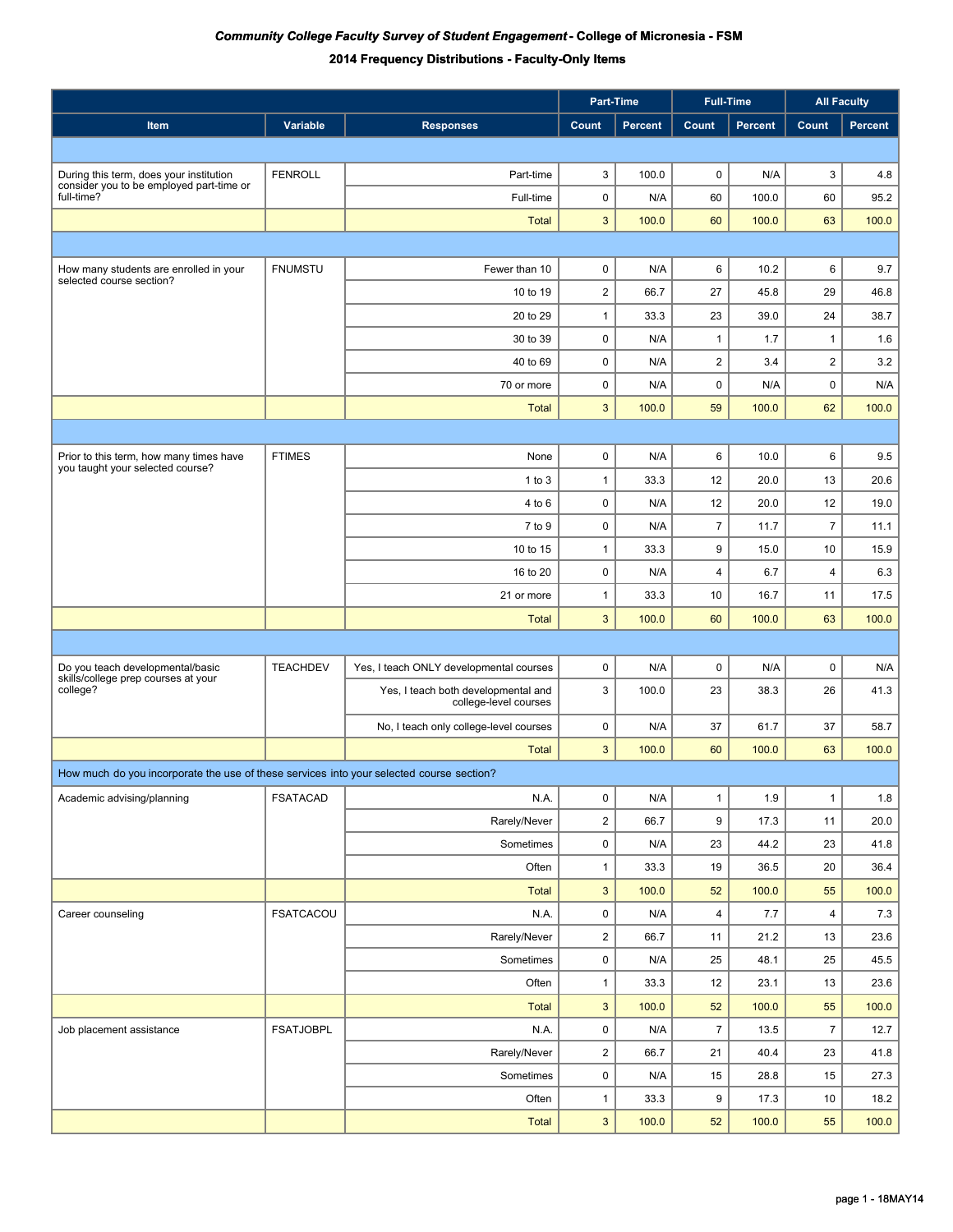|                                                                                          |                  |                  |                | Part-Time      |                         | <b>Full-Time</b> |                | <b>All Faculty</b> |
|------------------------------------------------------------------------------------------|------------------|------------------|----------------|----------------|-------------------------|------------------|----------------|--------------------|
| Item                                                                                     | Variable         | <b>Responses</b> | Count          | <b>Percent</b> | Count                   | <b>Percent</b>   | Count          | Percent            |
| How much do you incorporate the use of these services into your selected course section? |                  |                  |                |                |                         |                  |                |                    |
| Peer or other tutoring                                                                   | <b>FSATTUTOR</b> | N.A.             | 0              | N/A            | 0                       | N/A              | 0              | N/A                |
|                                                                                          |                  | Rarely/Never     | $\overline{2}$ | 100.0          | 9                       | 17.3             | 11             | 20.4               |
|                                                                                          |                  | Sometimes        | 0              | N/A            | 21                      | 40.4             | 21             | 38.9               |
|                                                                                          |                  | Often            | 0              | N/A            | 22                      | 42.3             | 22             | 40.7               |
|                                                                                          |                  | <b>Total</b>     | $\overline{2}$ | 100.0          | 52                      | 100.0            | 54             | 100.0              |
| Skill labs (writing, math, etc.)                                                         | <b>FSATLAB</b>   | N.A.             | 0              | N/A            | $\overline{7}$          | 14.0             | $\overline{7}$ | 13.2               |
|                                                                                          |                  | Rarely/Never     | $\overline{a}$ | 66.7           | 9                       | 18.0             | 11             | 20.8               |
|                                                                                          |                  | Sometimes        | $\mathbf{1}$   | 33.3           | 17                      | 34.0             | 18             | 34.0               |
|                                                                                          |                  | Often            | 0              | N/A            | 17                      | 34.0             | 17             | 32.1               |
|                                                                                          |                  | <b>Total</b>     | $\mathbf{3}$   | 100.0          | 50                      | 100.0            | 53             | 100.0              |
| Child care                                                                               | <b>FSATCHLD</b>  | N.A.             | 0              | N/A            | 22                      | 43.1             | 22             | 40.7               |
|                                                                                          |                  | Rarely/Never     | 3              | 100.0          | 25                      | 49.0             | 28             | 51.9               |
|                                                                                          |                  | Sometimes        | $\mathbf 0$    | N/A            | 3                       | 5.9              | 3              | 5.6                |
|                                                                                          |                  | Often            | $\pmb{0}$      | N/A            | 1                       | 2.0              | $\mathbf{1}$   | 1.9                |
|                                                                                          |                  | <b>Total</b>     | 3              | 100.0          | 51                      | 100.0            | 54             | 100.0              |
| Financial aid advising                                                                   | <b>FSATFAADV</b> | N.A.             | 0              | N/A            | $\overline{7}$          | 13.5             | $\overline{7}$ | 12.7               |
|                                                                                          |                  | Rarely/Never     | $\overline{2}$ | 66.7           | 14                      | 26.9             | 16             | 29.1               |
|                                                                                          |                  | Sometimes        | 0              | N/A            | 21                      | 40.4             | 21             | 38.2               |
|                                                                                          |                  | Often            | $\mathbf{1}$   | 33.3           | 10                      | 19.2             | 11             | 20.0               |
|                                                                                          |                  | <b>Total</b>     | $\mathbf{3}$   | 100.0          | 52                      | 100.0            | 55             | 100.0              |
| Computer lab                                                                             | <b>FSATCOMLB</b> | N.A.             | 0              | N/A            | $\overline{\mathbf{c}}$ | 3.8              | $\overline{c}$ | 3.6                |
|                                                                                          |                  | Rarely/Never     | $\mathbf{1}$   | 33.3           | 6                       | 11.5             | $\overline{7}$ | 12.7               |
|                                                                                          |                  | Sometimes        | $\mathbf 0$    | N/A            | 16                      | 30.8             | 16             | 29.1               |
|                                                                                          |                  | Often            | $\overline{2}$ | 66.7           | 28                      | 53.8             | 30             | 54.5               |
|                                                                                          |                  | <b>Total</b>     | $\mathbf{3}$   | 100.0          | 52                      | 100.0            | 55             | 100.0              |
| Student organizations                                                                    | <b>FSATSTORG</b> | N.A.             | 0              | N/A            | 5                       | 9.8              | 5              | 9.3                |
|                                                                                          |                  | Rarely/Never     | 3              | 100.0          | 19                      | 37.3             | 22             | 40.7               |
|                                                                                          |                  | Sometimes        | 0              | N/A            | 22                      | 43.1             | 22             | 40.7               |
|                                                                                          |                  | Often            | $\mathbf 0$    | N/A            | 5                       | 9.8              | 5              | 9.3                |
|                                                                                          |                  | <b>Total</b>     | 3              | 100.0          | 51                      | 100.0            | 54             | 100.0              |
| Transfer credit assistance                                                               | <b>FSATTRCRD</b> | N.A.             | $\mathbf 0$    | N/A            | 10                      | 20.4             | 10             | 19.2               |
|                                                                                          |                  | Rarely/Never     | 3              | 100.0          | 21                      | 42.9             | 24             | 46.2               |
|                                                                                          |                  | Sometimes        | $\mathbf 0$    | N/A            | 12                      | 24.5             | 12             | 23.1               |
|                                                                                          |                  | Often            | $\mathsf 0$    | N/A            | 6                       | 12.2             | 6              | 11.5               |
|                                                                                          |                  | <b>Total</b>     | $\mathbf{3}$   | 100.0          | 49                      | 100.0            | 52             | 100.0              |
| Services to students with disabilities                                                   | <b>FSATDISAB</b> | N.A.             | $\pmb{0}$      | N/A            | 25                      | 48.1             | 25             | 45.5               |
|                                                                                          |                  | Rarely/Never     | 3              | 100.0          | 16                      | 30.8             | 19             | 34.5               |
|                                                                                          |                  | Sometimes        | $\pmb{0}$      | N/A            | 8                       | 15.4             | 8              | 14.5               |
|                                                                                          |                  | Often            | $\mathsf 0$    | N/A            | 3                       | 5.8              | 3              | 5.5                |
|                                                                                          |                  | <b>Total</b>     | $\mathbf{3}$   | 100.0          | 52                      | 100.0            | 55             | 100.0              |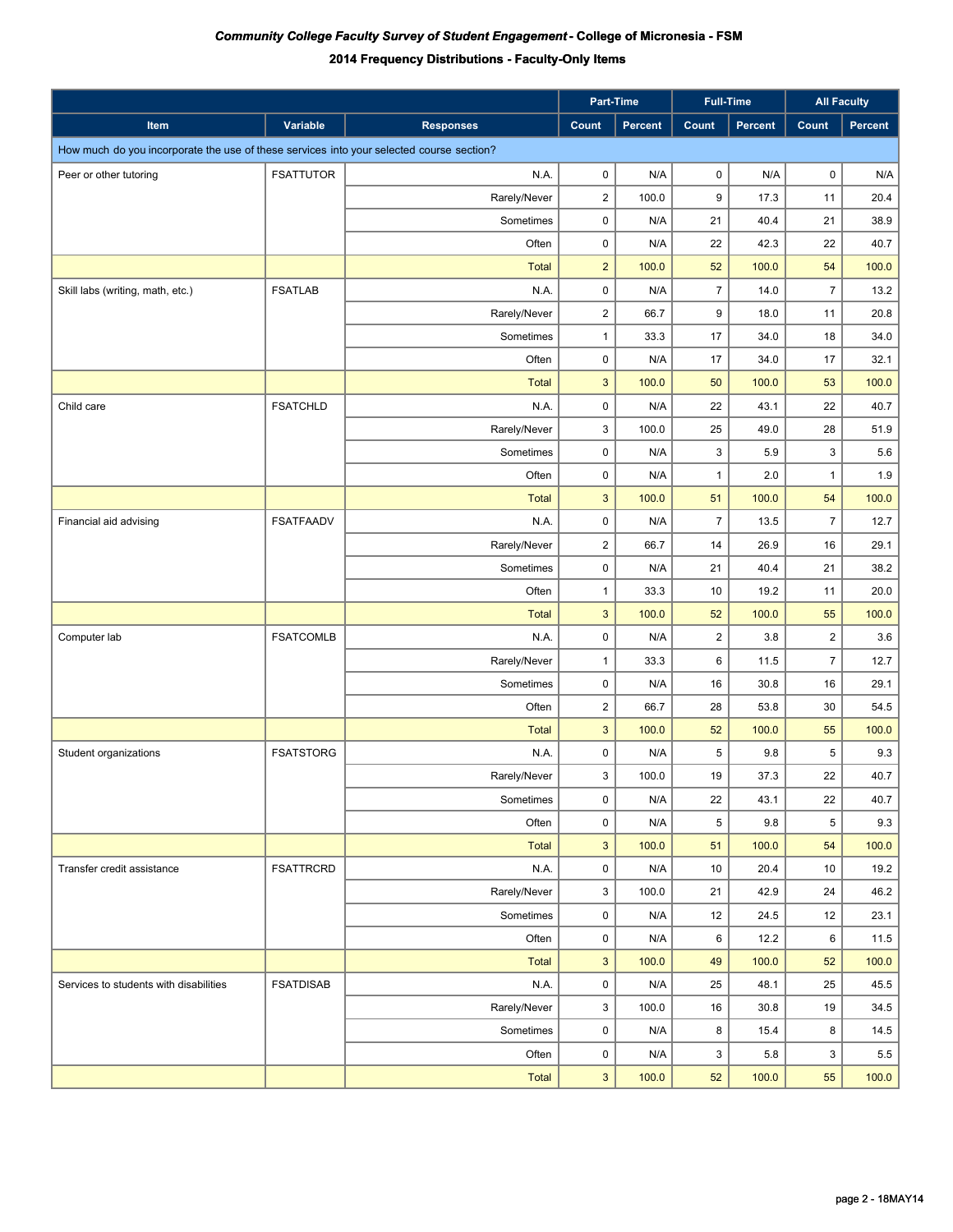|                                                                                        |                  |                  |                         | Part-Time      | <b>Full-Time</b>        |                | <b>All Faculty</b>  |                         |
|----------------------------------------------------------------------------------------|------------------|------------------|-------------------------|----------------|-------------------------|----------------|---------------------|-------------------------|
| Item                                                                                   | Variable         | <b>Responses</b> | <b>Count</b>            | <b>Percent</b> | Count                   | <b>Percent</b> | Count               | Percent                 |
|                                                                                        |                  |                  |                         |                |                         |                |                     |                         |
| How likely is it that personal issues would                                            | <b>FPERSON</b>   | Not likely       | 0                       | N/A            | 0                       | N/A            | 0                   | N/A                     |
| cause students to withdraw from class or<br>from this college?                         |                  | Somewhat likely  | 0                       | N/A            | 10                      | 19.2           | 10                  | 18.2                    |
|                                                                                        |                  | Likely           | $\mathbf{1}$            | 33.3           | 17                      | 32.7           | 18                  | 32.7                    |
|                                                                                        |                  | Very likely      | $\overline{2}$          | 66.7           | 25                      | 48.1           | 27                  | 49.1                    |
|                                                                                        |                  | <b>Total</b>     | 3                       | 100.0          | 52                      | 100.0          | 55                  | 100.0                   |
| About how many hours do you spend in a typical 7-day week doing each of the following? |                  |                  |                         |                |                         |                |                     |                         |
| Teaching students in class                                                             | <b>FTEACH</b>    | None             | 0                       | N/A            | 0                       | N/A            | $\pmb{0}$           | N/A                     |
|                                                                                        |                  | 1 to $4$         | 3                       | 100.0          | 6                       | 11.5           | 9                   | 16.4                    |
|                                                                                        |                  | 5 to 8           | 0                       | N/A            | 12                      | 23.1           | 12                  | 21.8                    |
|                                                                                        |                  | 9 to 12          | $\pmb{0}$               | N/A            | 8                       | 15.4           | 8                   | 14.5                    |
|                                                                                        |                  | 13 to 16         | 0                       | N/A            | 19                      | 36.5           | 19                  | 34.5                    |
|                                                                                        |                  | 17 to 20         | 0                       | N/A            | 3                       | 5.8            | 3                   | 5.5                     |
|                                                                                        |                  | 21 to 30         | 0                       | N/A            | $\overline{\mathbf{c}}$ | 3.8            | $\overline{2}$      | 3.6                     |
|                                                                                        |                  | $31 +$           | 0                       | N/A            | $\overline{\mathbf{c}}$ | 3.8            | $\overline{2}$      | 3.6                     |
|                                                                                        |                  | <b>Total</b>     | 3                       | 100.0          | 52                      | 100.0          | 55                  | 100.0                   |
| Grading papers                                                                         | FGRADE           | None             | 0                       | N/A            | $\pmb{0}$               | N/A            | $\mathsf 0$         | N/A                     |
|                                                                                        |                  | 1 to $4$         | $\mathbf{1}$            | 33.3           | 20                      | 38.5           | 21                  | 38.2                    |
|                                                                                        |                  | 5 to 8           | $\overline{c}$          | 66.7           | 11                      | 21.2           | 13                  | 23.6                    |
|                                                                                        |                  | 9 to 12          | 0                       | N/A            | 12                      | 23.1           | 12                  | 21.8                    |
|                                                                                        |                  | 13 to 16         | 0                       | N/A            | 3                       | 5.8            | 3                   | 5.5                     |
|                                                                                        |                  | 17 to 20         | 0                       | N/A            | 3                       | 5.8            | 3                   | 5.5                     |
|                                                                                        |                  | 21 to 30         | 0                       | N/A            | 3                       | 5.8            | 3                   | 5.5                     |
|                                                                                        |                  | $31 +$           | 0                       | N/A            | $\pmb{0}$               | N/A            | 0                   | N/A                     |
|                                                                                        |                  | <b>Total</b>     | 3                       | 100.0          | 52                      | 100.0          | 55                  | 100.0                   |
| Giving other forms of written and oral<br>feedback to students                         | <b>FFEEDBACK</b> | None             | 0                       | N/A            | 0                       | N/A            | 0                   | N/A                     |
|                                                                                        |                  | 1 to $4$         | 3                       | 100.0          | 20                      | 38.5           | 23                  | 41.8                    |
|                                                                                        |                  | 5 to 8           | 0                       | N/A            | 20                      | 38.5           | 20                  | 36.4                    |
|                                                                                        |                  | 9 to 12          | 0                       | N/A            | $\overline{7}$          | 13.5           | $\overline{7}$      | 12.7                    |
|                                                                                        |                  | 13 to 16         | 0                       | N/A            | $\overline{a}$          | 3.8            | $\overline{2}$      | 3.6                     |
|                                                                                        |                  | 17 to 20         | 0                       | N/A            | 3                       | 5.8            | 3                   | $5.5\,$                 |
|                                                                                        |                  | 21 to 30         | 0                       | N/A            | 0                       | N/A            | $\mathbf 0$         | $\mathsf{N}/\mathsf{A}$ |
|                                                                                        |                  | $31+$            | 0                       | N/A            | 0                       | N/A            | $\mathbf 0$         | N/A                     |
|                                                                                        |                  | <b>Total</b>     | 3                       | 100.0          | 52                      | 100.0          | 55                  | 100.0                   |
| Preparing for class                                                                    | <b>FPREP</b>     | None             | 0                       | N/A            | 0                       | N/A            | $\mathsf{O}\xspace$ | N/A                     |
|                                                                                        |                  | 1 to 4           | $\overline{\mathbf{c}}$ | 66.7           | 15                      | 28.8           | 17                  | 30.9                    |
|                                                                                        |                  | 5 to 8           | 0                       | N/A            | 19                      | 36.5           | 19                  | 34.5                    |
|                                                                                        |                  | 9 to 12          | $\mathbf{1}$            | 33.3           | $\overline{7}$          | 13.5           | 8                   | 14.5                    |
|                                                                                        |                  | 13 to 16         | $\mathsf 0$             | N/A            | 5                       | 9.6            | $\overline{5}$      | 9.1                     |
|                                                                                        |                  | 17 to 20         | 0                       | N/A            | 3                       | 5.8            | 3                   | 5.5                     |
|                                                                                        |                  | 21 to 30         | 0                       | N/A            | 3                       | 5.8            | 3                   | $5.5\,$                 |
|                                                                                        |                  | $31+$            | 0                       | N/A            | 0                       | N/A            | $\mathbf 0$         | N/A                     |
|                                                                                        |                  | Total            | 3                       | 100.0          | 52                      | 100.0          | 55                  | 100.0                   |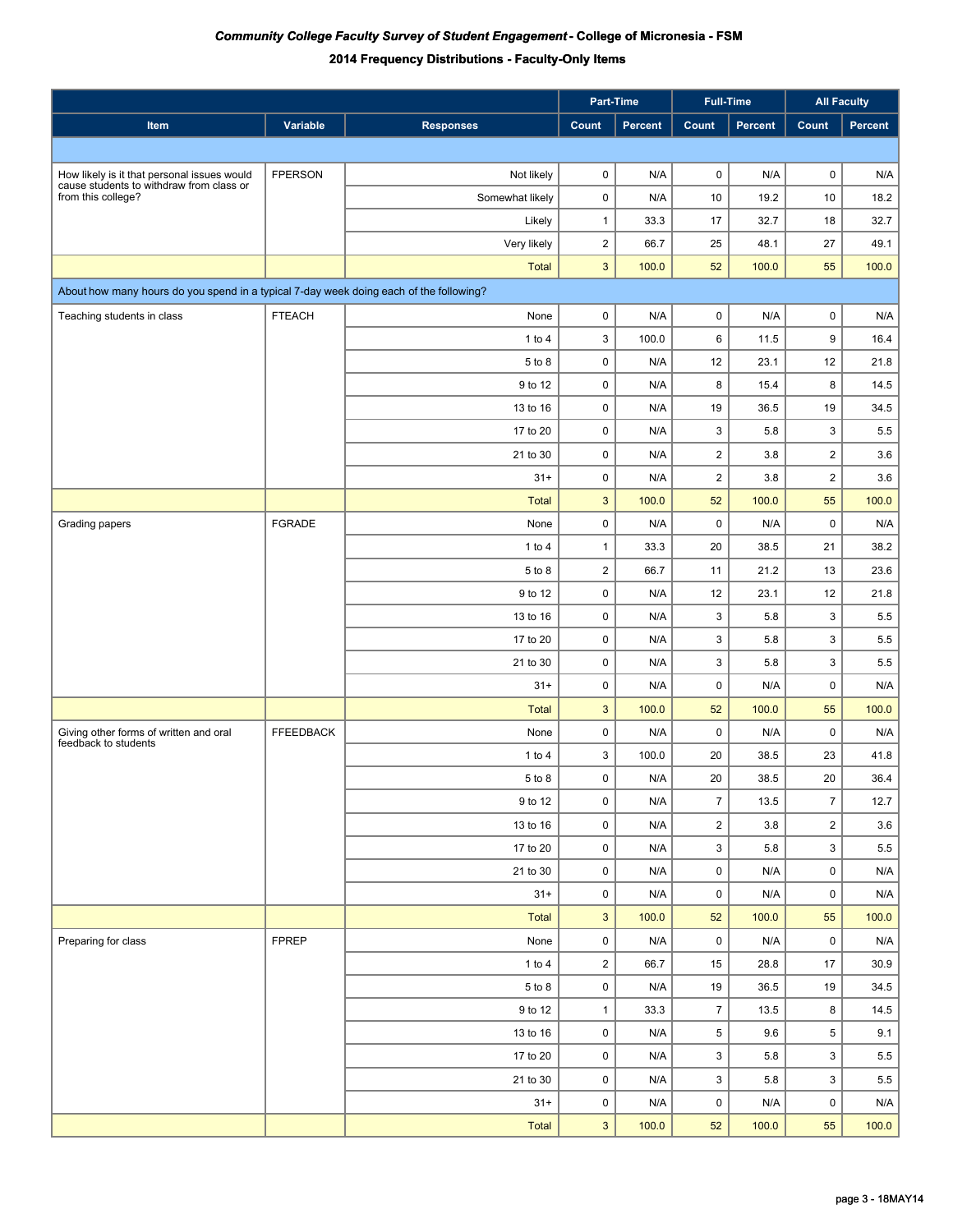|                                                                                        |                  |                  |                | Part-Time      | Full-Time      |         | <b>All Faculty</b> |         |
|----------------------------------------------------------------------------------------|------------------|------------------|----------------|----------------|----------------|---------|--------------------|---------|
| Item                                                                                   | Variable         | <b>Responses</b> | Count          | <b>Percent</b> | Count          | Percent | Count              | Percent |
| About how many hours do you spend in a typical 7-day week doing each of the following? |                  |                  |                |                |                |         |                    |         |
| Reflecting and working on ways to improve                                              | <b>FREFLECT</b>  | None             | 0              | N/A            | $\mathsf 0$    | N/A     | 0                  | N/A     |
| my teaching                                                                            |                  | 1 to 4           | 3              | 100.0          | 21             | 40.4    | 24                 | 43.6    |
|                                                                                        |                  | 5 to 8           | 0              | N/A            | 18             | 34.6    | 18                 | 32.7    |
|                                                                                        |                  | 9 to 12          | $\mathbf 0$    | N/A            | 6              | 11.5    | 6                  | 10.9    |
|                                                                                        |                  | 13 to 16         | $\mathbf 0$    | N/A            | 1              | 1.9     | $\mathbf{1}$       | 1.8     |
|                                                                                        |                  | 17 to 20         | 0              | N/A            | $\overline{4}$ | 7.7     | 4                  | 7.3     |
|                                                                                        |                  | 21 to 30         | 0              | N/A            | $\overline{c}$ | 3.8     | $\overline{2}$     | 3.6     |
|                                                                                        |                  | $31 +$           | 0              | N/A            | 0              | N/A     | 0                  | N/A     |
|                                                                                        |                  | <b>Total</b>     | 3              | 100.0          | 52             | 100.0   | 55                 | 100.0   |
| Research and scholarly activities                                                      | <b>FRESEARCH</b> | None             | $\mathsf 0$    | N/A            | $\overline{2}$ | 3.8     | $\overline{2}$     | 3.6     |
|                                                                                        |                  | $1$ to $4$       | $\overline{2}$ | 66.7           | 23             | 44.2    | 25                 | 45.5    |
|                                                                                        |                  | 5 to 8           | $\mathsf 0$    | N/A            | 15             | 28.8    | 15                 | 27.3    |
|                                                                                        |                  | 9 to 12          | $\mathbf{1}$   | 33.3           | 3              | 5.8     | $\overline{4}$     | 7.3     |
|                                                                                        |                  | 13 to 16         | $\pmb{0}$      | N/A            | $\mathbf{1}$   | 1.9     | $\mathbf{1}$       | 1.8     |
|                                                                                        |                  | 17 to 20         | $\pmb{0}$      | N/A            | $\,$ 5 $\,$    | 9.6     | $\mathbf 5$        | 9.1     |
|                                                                                        |                  | 21 to 30         | $\pmb{0}$      | N/A            | 3              | 5.8     | 3                  | 5.5     |
|                                                                                        |                  | $31 +$           | $\pmb{0}$      | N/A            | $\pmb{0}$      | N/A     | $\mathsf 0$        | N/A     |
|                                                                                        |                  | <b>Total</b>     | 3              | 100.0          | 52             | 100.0   | 55                 | 100.0   |
| Working with honors projects                                                           | <b>FWORKHON</b>  | None             | 3              | 100.0          | 31             | 60.8    | 34                 | 63.0    |
|                                                                                        |                  | 1 to $4$         | $\mathbf 0$    | N/A            | 12             | 23.5    | 12                 | 22.2    |
|                                                                                        |                  | 5 to 8           | $\mathbf 0$    | N/A            | $\,$ 5 $\,$    | 9.8     | $\,$ 5 $\,$        | 9.3     |
|                                                                                        |                  | 9 to 12          | $\pmb{0}$      | N/A            | $\mathbf{1}$   | 2.0     | $\mathbf{1}$       | 1.9     |
|                                                                                        |                  | 13 to 16         | $\pmb{0}$      | N/A            | $\overline{2}$ | 3.9     | $\overline{2}$     | 3.7     |
|                                                                                        |                  | 17 to 20         | $\pmb{0}$      | N/A            | $\pmb{0}$      | N/A     | $\mathsf 0$        | N/A     |
|                                                                                        |                  | 21 to 30         | $\mathbf 0$    | N/A            | $\mathsf 0$    | N/A     | $\mathsf 0$        | N/A     |
|                                                                                        |                  | $31 +$           | 0              | N/A            | $\mathsf 0$    | N/A     | 0                  | N/A     |
|                                                                                        |                  | Total            | 3              | 100.0          | 51             | 100.0   | 54                 | 100.0   |
| Advising students                                                                      | FADVISE          | None             | $\mathbf{1}$   | 33.3           | $\overline{c}$ | 3.8     | 3                  | 5.5     |
|                                                                                        |                  | $1$ to $4$       | $\mathbf{1}$   | 33.3           | 26             | 50.0    | 27                 | 49.1    |
|                                                                                        |                  | 5 to 8           | $\mathbf{1}$   | 33.3           | 18             | 34.6    | 19                 | 34.5    |
|                                                                                        |                  | 9 to 12          | $\mathsf{O}$   | N/A            | $\mathbf{3}$   | 5.8     | 3                  | 5.5     |
|                                                                                        |                  | 13 to 16         | 0              | N/A            | $\mathbf{1}$   | 1.9     | $\mathbf{1}$       | $1.8\,$ |
|                                                                                        |                  | 17 to 20         | $\mathsf{O}$   | N/A            | $\mathbf{1}$   | 1.9     | $\mathbf{1}$       | 1.8     |
|                                                                                        |                  | 21 to 30         | $\mathsf{O}$   | N/A            | $\mathbf{1}$   | 1.9     | $\mathbf{1}$       | 1.8     |
|                                                                                        |                  | $31 +$           | $\mathsf{O}$   | N/A            | $\mathsf 0$    | N/A     | $\mathsf 0$        | N/A     |
|                                                                                        |                  | <b>Total</b>     | $\mathbf{3}$   | 100.0          | 52             | 100.0   | 55                 | 100.0   |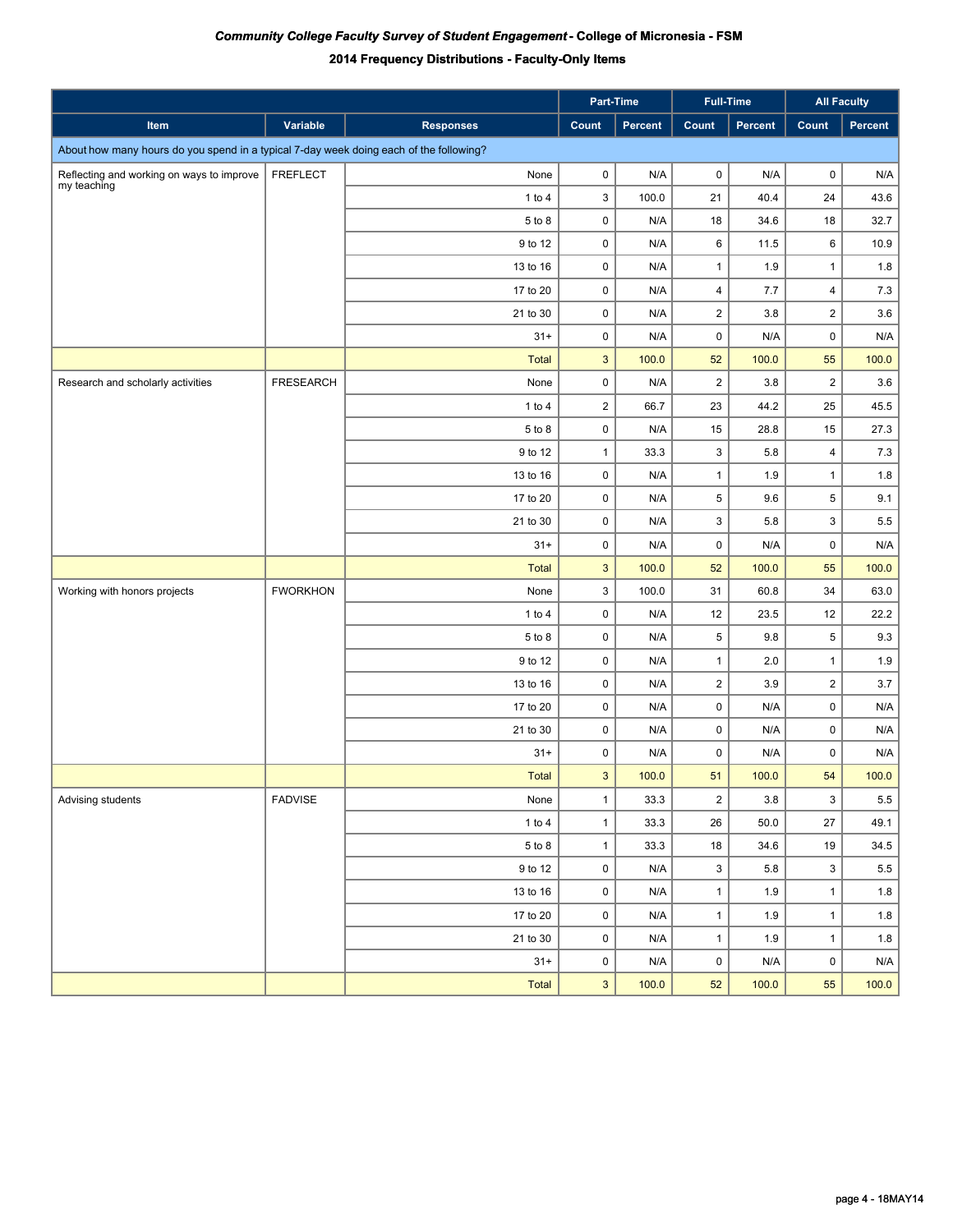|                                                                                        |                 |                  |                         | Part-Time | <b>Full-Time</b> |                | <b>All Faculty</b> |         |
|----------------------------------------------------------------------------------------|-----------------|------------------|-------------------------|-----------|------------------|----------------|--------------------|---------|
| <b>Item</b>                                                                            | Variable        | <b>Responses</b> | Count                   | Percent   | Count            | <b>Percent</b> | Count              | Percent |
| About how many hours do you spend in a typical 7-day week doing each of the following? |                 |                  |                         |           |                  |                |                    |         |
| Supervising internships or other field                                                 | <b>FSUPERV</b>  | None             | 3                       | 100.0     | 35               | 68.6           | 38                 | 70.4    |
| experiences                                                                            |                 | $1$ to $4$       | $\mathbf 0$             | N/A       | $\overline{7}$   | 13.7           | $\overline{7}$     | 13.0    |
|                                                                                        |                 | 5 to 8           | 0                       | N/A       | $\overline{7}$   | 13.7           | $\overline{7}$     | 13.0    |
|                                                                                        |                 | 9 to 12          | $\mathbf 0$             | N/A       | $\overline{2}$   | 3.9            | $\overline{2}$     | 3.7     |
|                                                                                        |                 | 13 to 16         | 0                       | N/A       | $\mathbf 0$      | N/A            | $\mathsf 0$        | N/A     |
|                                                                                        |                 | 17 to 20         | 0                       | N/A       | 0                | N/A            | 0                  | N/A     |
|                                                                                        |                 | 21 to 30         | 0                       | N/A       | 0                | N/A            | 0                  | N/A     |
|                                                                                        |                 | $31 +$           | 0                       | N/A       | 0                | N/A            | 0                  | N/A     |
|                                                                                        |                 | <b>Total</b>     | 3                       | 100.0     | 51               | 100.0          | 54                 | 100.0   |
| Working with students on activities other<br>than course work (committees,             | <b>FWORKSTA</b> | None             | $\mathbf{1}$            | 33.3      | 15               | 28.8           | 16                 | 29.1    |
| organizations, student life activities,<br>orientation, intramurals, etc.)             |                 | 1 to $4$         | $\overline{2}$          | 66.7      | 29               | 55.8           | 31                 | 56.4    |
|                                                                                        |                 | 5 to 8           | $\mathbf 0$             | N/A       | 6                | 11.5           | 6                  | 10.9    |
|                                                                                        |                 | 9 to 12          | $\mathbf 0$             | N/A       | $\overline{2}$   | 3.8            | $\overline{2}$     | 3.6     |
|                                                                                        |                 | 13 to 16         | $\mathbf 0$             | N/A       | $\mathsf 0$      | N/A            | $\mathsf 0$        | N/A     |
|                                                                                        |                 | 17 to 20         | 0                       | N/A       | $\mathsf 0$      | N/A            | $\mathsf 0$        | N/A     |
|                                                                                        |                 | 21 to 30         | $\mathbf 0$             | N/A       | $\mathsf 0$      | N/A            | $\mathsf 0$        | N/A     |
|                                                                                        |                 | $31 +$           | 0                       | N/A       | $\mathsf 0$      | N/A            | $\mathsf 0$        | N/A     |
|                                                                                        |                 | <b>Total</b>     | 3                       | 100.0     | 52               | 100.0          | 55                 | 100.0   |
| Other interactions with students outside<br>the classroom                              | <b>FOUTCLAS</b> | None             | $\mathbf 0$             | N/A       | 6                | 11.5           | 6                  | 10.9    |
|                                                                                        |                 | $1$ to $4$       | 3                       | 100.0     | 36               | 69.2           | 39                 | 70.9    |
|                                                                                        |                 | 5 to 8           | 0                       | N/A       | $\overline{7}$   | 13.5           | $\overline{7}$     | 12.7    |
|                                                                                        |                 | 9 to 12          | 0                       | N/A       | 3                | 5.8            | 3                  | 5.5     |
|                                                                                        |                 | 13 to 16         | $\pmb{0}$               | N/A       | $\mathsf 0$      | N/A            | $\mathsf 0$        | N/A     |
|                                                                                        |                 | 17 to 20         | $\mathbf 0$             | N/A       | $\pmb{0}$        | N/A            | $\mathsf 0$        | N/A     |
|                                                                                        |                 | 21 to 30         | $\mathbf 0$             | N/A       | $\mathbf 0$      | N/A            | $\mathsf 0$        | N/A     |
|                                                                                        |                 | $31 +$           | $\mathbf 0$             | N/A       | $\mathbf 0$      | N/A            | 0                  | N/A     |
|                                                                                        |                 | <b>Total</b>     | 3                       | 100.0     | 52               | 100.0          | 55                 | 100.0   |
| Conducting service activities                                                          | <b>FCONDUCT</b> | None             | $\overline{\mathbf{c}}$ | 66.7      | 21               | 40.4           | 23                 | 41.8    |
|                                                                                        |                 | 1 to 4           | $\mathbf{1}$            | 33.3      | 21               | 40.4           | 22                 | 40.0    |
|                                                                                        |                 | 5 to 8           | $\mathsf 0$             | N/A       | 10               | 19.2           | 10                 | 18.2    |
|                                                                                        |                 | 9 to 12          | $\mathsf 0$             | N/A       | $\mathsf 0$      | N/A            | 0                  | N/A     |
|                                                                                        |                 | 13 to 16         | $\pmb{0}$               | N/A       | $\pmb{0}$        | N/A            | 0                  | N/A     |
|                                                                                        |                 | 17 to 20         | 0                       | N/A       | $\mathbf 0$      | N/A            | 0                  | N/A     |
|                                                                                        |                 | 21 to 30         | $\pmb{0}$               | N/A       | 0                | N/A            | 0                  | N/A     |
|                                                                                        |                 | $31 +$           | $\mathbf 0$             | N/A       | $\mathbf 0$      | N/A            | 0                  | N/A     |
|                                                                                        |                 | <b>Total</b>     | 3                       | 100.0     | 52               | 100.0          | 55                 | 100.0   |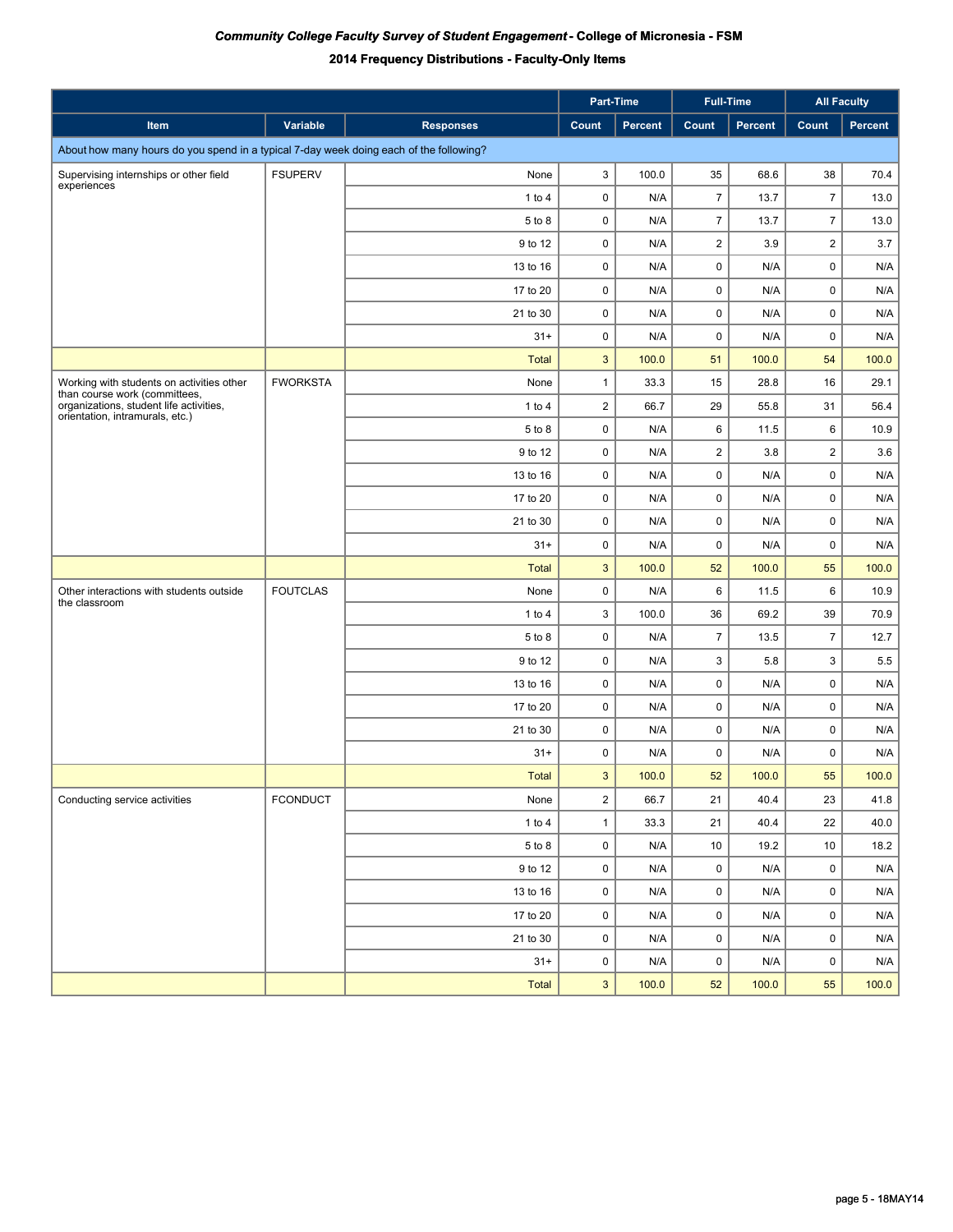|                                                                                                       |                 |                  | Part-Time               |                         | <b>Full-Time</b>        |                         | <b>All Faculty</b> |         |
|-------------------------------------------------------------------------------------------------------|-----------------|------------------|-------------------------|-------------------------|-------------------------|-------------------------|--------------------|---------|
| Item                                                                                                  | Variable        | <b>Responses</b> | Count                   | Percent                 | Count                   | Percent                 | Count              | Percent |
| About how many hours do you spend in a typical 7-day week doing each of the following?                |                 |                  |                         |                         |                         |                         |                    |         |
| Coordination and/or administrative                                                                    | <b>FCOORD</b>   | None             | $\mathbf{1}$            | 33.3                    | 12                      | 23.1                    | 13                 | 23.6    |
| activities                                                                                            |                 | 1 to $4$         | $\mathbf{1}$            | 33.3                    | 22                      | 42.3                    | 23                 | 41.8    |
|                                                                                                       |                 | 5 to 8           | $\mathbf 0$             | N/A                     | 9                       | 17.3                    | 9                  | 16.4    |
|                                                                                                       |                 | 9 to 12          | $\mathbf 0$             | N/A                     | $\overline{7}$          | 13.5                    | $\overline{7}$     | 12.7    |
|                                                                                                       |                 | 13 to 16         | 0                       | N/A                     | $\mathbf{1}$            | 1.9                     | $\mathbf{1}$       | 1.8     |
|                                                                                                       |                 | 17 to 20         | 0                       | N/A                     | $\mathsf 0$             | N/A                     | 0                  | N/A     |
|                                                                                                       |                 | 21 to 30         | 0                       | N/A                     | $\mathsf 0$             | N/A                     | 0                  | N/A     |
|                                                                                                       |                 | $31 +$           | $\mathbf{1}$            | 33.3                    | $\mathbf{1}$            | 1.9                     | $\overline{2}$     | 3.6     |
|                                                                                                       |                 | <b>Total</b>     | 3                       | 100.0                   | 52                      | 100.0                   | 55                 | 100.0   |
| Participating on college committees or task<br>forces                                                 | <b>FTASK</b>    | None             | $\mathbf{1}$            | 33.3                    | $\overline{2}$          | 3.8                     | 3                  | 5.5     |
|                                                                                                       |                 | 1 to $4$         | $\overline{2}$          | 66.7                    | 38                      | 73.1                    | 40                 | 72.7    |
|                                                                                                       |                 | 5 to 8           | 0                       | N/A                     | $\overline{7}$          | 13.5                    | $\overline{7}$     | 12.7    |
|                                                                                                       |                 | 9 to 12          | 0                       | N/A                     | $\overline{4}$          | 7.7                     | 4                  | 7.3     |
|                                                                                                       |                 | 13 to 16         | 0                       | N/A                     | $\mathbf{1}$            | 1.9                     | $\mathbf{1}$       | 1.8     |
|                                                                                                       |                 | 17 to 20         | $\pmb{0}$               | N/A                     | $\pmb{0}$               | N/A                     | $\pmb{0}$          | N/A     |
|                                                                                                       |                 | 21 to 30         | $\mathbf 0$             | N/A                     | $\mathsf 0$             | N/A                     | $\mathsf 0$        | N/A     |
|                                                                                                       |                 | $31 +$           | $\pmb{0}$               | N/A                     | $\mathsf 0$             | N/A                     | $\mathsf 0$        | N/A     |
|                                                                                                       |                 | <b>Total</b>     | $\mathbf{3}$            | 100.0                   | 52                      | 100.0                   | 55                 | 100.0   |
| Mentoring other faculty                                                                               | <b>FMENT</b>    | None             | $\mathbf{1}$            | 33.3                    | 24                      | 46.2                    | 25                 | 45.5    |
|                                                                                                       |                 | $1$ to $4$       | $\mathbf{1}$            | 33.3                    | 24                      | 46.2                    | 25                 | 45.5    |
|                                                                                                       |                 | 5 to 8           | $\mathbf{1}$            | 33.3                    | 4                       | 7.7                     | $\mathbf 5$        | 9.1     |
|                                                                                                       |                 | 9 to 12          | $\mathbf 0$             | N/A                     | $\mathsf 0$             | N/A                     | $\mathsf 0$        | N/A     |
|                                                                                                       |                 | 13 to 16         | $\mathbf 0$             | N/A                     | $\mathsf 0$             | N/A                     | $\mathsf 0$        | N/A     |
|                                                                                                       |                 | 17 to 20         | $\mathbf 0$             | N/A                     | $\mathsf 0$             | N/A                     | $\mathsf 0$        | N/A     |
|                                                                                                       |                 | 21 to 30         | $\mathbf 0$             | N/A                     | $\mathsf 0$             | N/A                     | $\mathsf 0$        | N/A     |
|                                                                                                       |                 | $31 +$           | 0                       | N/A                     | 0                       | N/A                     | 0                  | N/A     |
|                                                                                                       |                 | Total            | 3                       | 100.0                   | 52                      | 100.0                   | 55                 | 100.0   |
| In your selected course section, on average, what percentage of class time is spent on the following? |                 |                  |                         |                         |                         |                         |                    |         |
| Lecture                                                                                               | <b>FLECTURE</b> | $0\%$            | $\mathsf 0$             | $\mathsf{N}/\mathsf{A}$ | $\pmb{0}$               | $\mathsf{N}/\mathsf{A}$ | $\mathsf 0$        | N/A     |
|                                                                                                       |                 | 1 to 9%          | $\overline{\mathbf{c}}$ | 66.7                    | $\,$ 5 $\,$             | 9.8                     | $\overline{7}$     | 13.0    |
|                                                                                                       |                 | 10 to 19%        | 0                       | N/A                     | $\overline{\mathbf{4}}$ | $7.8$                   | $\overline{4}$     | 7.4     |
|                                                                                                       |                 | 20 to 29%        | 0                       | N/A                     | $\mathbf 2$             | $3.9\,$                 | $\overline{2}$     | $3.7$   |
|                                                                                                       |                 | 30 to 39%        | $\mathsf 0$             | N/A                     | $10\,$                  | 19.6                    | $10\,$             | 18.5    |
|                                                                                                       |                 | 40 to 49%        | $\mathsf 0$             | N/A                     | $\overline{7}$          | 13.7                    | $\boldsymbol{7}$   | 13.0    |
|                                                                                                       |                 | 50 to 74%        | $\mathbf{1}$            | 33.3                    | $15\,$                  | 29.4                    | 16                 | 29.6    |
|                                                                                                       |                 | 75 to 100%       | $\mathsf 0$             | N/A                     | 8                       | 15.7                    | 8                  | 14.8    |
|                                                                                                       |                 | Total            | $\mathbf{3}$            | 100.0                   | 51                      | 100.0                   | 54                 | 100.0   |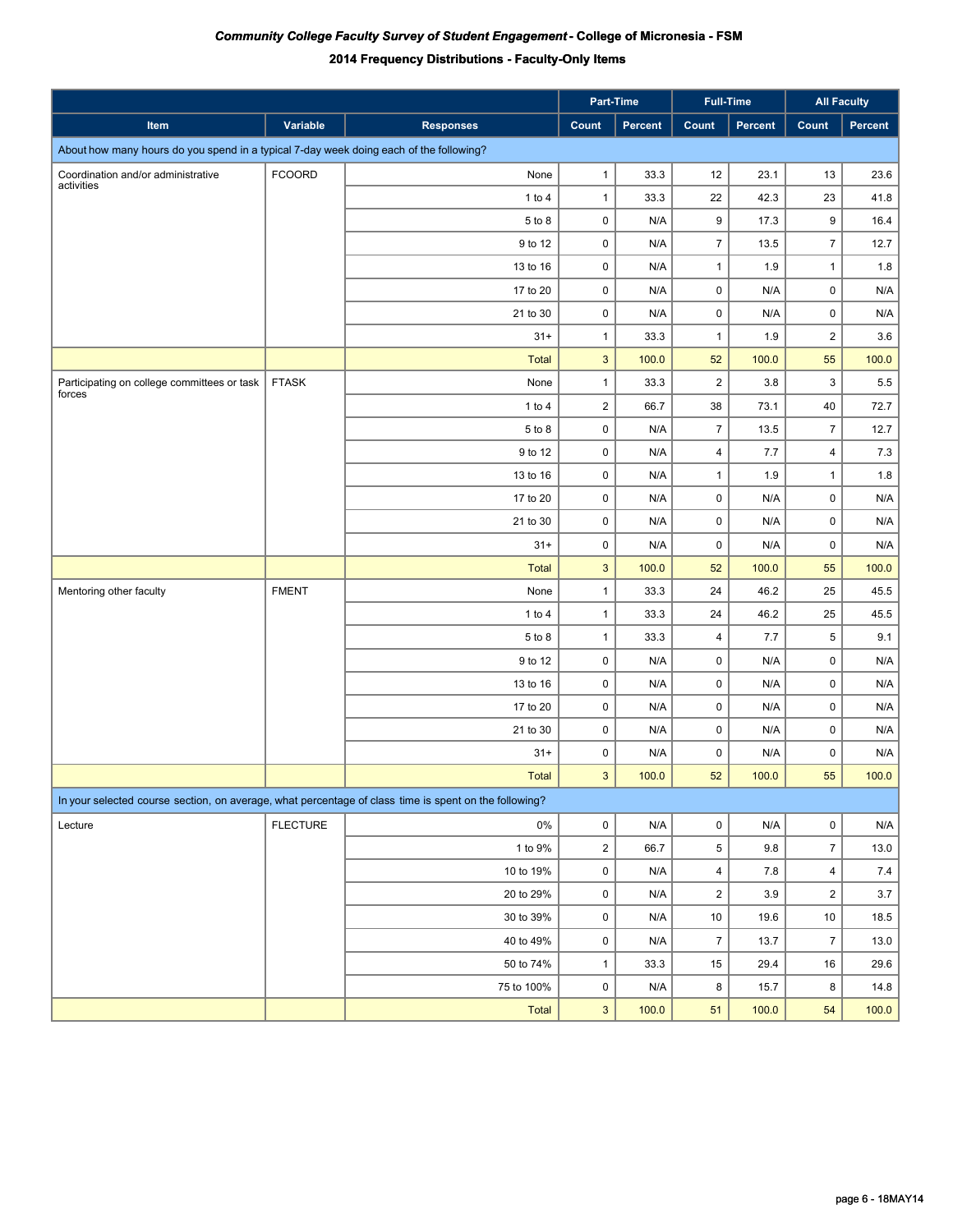|                                                                                                       |                  |                  |                | Part-Time |                         | <b>Full-Time</b> | <b>All Faculty</b> |         |
|-------------------------------------------------------------------------------------------------------|------------------|------------------|----------------|-----------|-------------------------|------------------|--------------------|---------|
| Item                                                                                                  | Variable         | <b>Responses</b> | Count          | Percent   | Count                   | Percent          | Count              | Percent |
| In your selected course section, on average, what percentage of class time is spent on the following? |                  |                  |                |           |                         |                  |                    |         |
| Teacher-led discussion                                                                                | <b>FTEACHDIS</b> | 0%               | $\mathbf{1}$   | 33.3      | $\overline{2}$          | 3.8              | 3                  | 5.5     |
|                                                                                                       |                  | 1 to 9%          | $\overline{c}$ | 66.7      | $\overline{7}$          | 13.5             | 9                  | 16.4    |
|                                                                                                       |                  | 10 to 19%        | $\pmb{0}$      | N/A       | $\overline{7}$          | 13.5             | $\overline{7}$     | 12.7    |
|                                                                                                       |                  | 20 to 29%        | 0              | N/A       | 8                       | 15.4             | 8                  | 14.5    |
|                                                                                                       |                  | 30 to 39%        | 0              | N/A       | 6                       | 11.5             | 6                  | 10.9    |
|                                                                                                       |                  | 40 to 49%        | $\pmb{0}$      | N/A       | 6                       | 11.5             | 6                  | 10.9    |
|                                                                                                       |                  | 50 to 74%        | $\pmb{0}$      | N/A       | 11                      | 21.2             | 11                 | 20.0    |
|                                                                                                       |                  | 75 to 100%       | 0              | N/A       | 5                       | 9.6              | 5                  | 9.1     |
|                                                                                                       |                  | <b>Total</b>     | $\mathbf{3}$   | 100.0     | 52                      | 100.0            | 55                 | 100.0   |
| Teacher-student shared responsibility                                                                 | <b>FTEACHSTU</b> | 0%               | $\mathbf{1}$   | 33.3      | 10                      | 20.4             | 11                 | 21.2    |
| (seminar, discussion, etc.)                                                                           |                  | 1 to 9%          | $\overline{c}$ | 66.7      | 6                       | 12.2             | 8                  | 15.4    |
|                                                                                                       |                  | 10 to 19%        | 0              | N/A       | 6                       | 12.2             | 6                  | 11.5    |
|                                                                                                       |                  | 20 to 29%        | 0              | N/A       | $\overline{\mathbf{4}}$ | 8.2              | 4                  | 7.7     |
|                                                                                                       |                  | 30 to 39%        | 0              | N/A       | $\overline{\mathbf{4}}$ | 8.2              | 4                  | 7.7     |
|                                                                                                       |                  | 40 to 49%        | $\pmb{0}$      | N/A       | 6                       | 12.2             | 6                  | 11.5    |
|                                                                                                       |                  | 50 to 74%        | $\pmb{0}$      | N/A       | 9                       | 18.4             | 9                  | 17.3    |
|                                                                                                       |                  | 75 to 100%       | 0              | N/A       | $\overline{4}$          | 8.2              | $\overline{4}$     | 7.7     |
|                                                                                                       |                  | <b>Total</b>     | $\mathbf{3}$   | 100.0     | 49                      | 100.0            | 52                 | 100.0   |
| Student computer use                                                                                  | <b>FSTUCOM</b>   | 0%               | $\mathbf 2$    | 66.7      | 15                      | 28.8             | 17                 | 30.9    |
|                                                                                                       |                  | 1 to 9%          | 0              | N/A       | 9                       | 17.3             | 9                  | 16.4    |
|                                                                                                       |                  | 10 to 19%        | $\mathbf{1}$   | 33.3      | 6                       | 11.5             | $\overline{7}$     | 12.7    |
|                                                                                                       |                  | 20 to 29%        | $\pmb{0}$      | N/A       | $\overline{4}$          | 7.7              | $\overline{4}$     | 7.3     |
|                                                                                                       |                  | 30 to 39%        | $\pmb{0}$      | N/A       | 8                       | 15.4             | 8                  | 14.5    |
|                                                                                                       |                  | 40 to 49%        | $\pmb{0}$      | N/A       | $\mathbf{1}$            | 1.9              | $\mathbf{1}$       | 1.8     |
|                                                                                                       |                  | 50 to 74%        | $\pmb{0}$      | N/A       | $\overline{4}$          | 7.7              | $\overline{4}$     | 7.3     |
|                                                                                                       |                  | 75 to 100%       | $\pmb{0}$      | N/A       | 5                       | 9.6              | 5                  | 9.1     |
|                                                                                                       |                  | <b>Total</b>     | $\mathbf{3}$   | 100.0     | 52                      | 100.0            | 55                 | 100.0   |
| Small group activities                                                                                | <b>FSMGROUP</b>  | $0\%$            | $\mathbf 2$    | 66.7      | $\overline{4}$          | 7.7              | 6                  | 10.9    |
|                                                                                                       |                  | 1 to 9%          | $\mathbf{1}$   | 33.3      | $\overline{7}$          | 13.5             | 8                  | 14.5    |
|                                                                                                       |                  | 10 to 19%        | $\pmb{0}$      | N/A       | 8                       | 15.4             | 8                  | 14.5    |
|                                                                                                       |                  | 20 to 29%        | $\pmb{0}$      | N/A       | 6                       | 11.5             | 6                  | 10.9    |
|                                                                                                       |                  | 30 to 39%        | $\pmb{0}$      | N/A       | 6                       | 11.5             | 6                  | 10.9    |
|                                                                                                       |                  | 40 to 49%        | $\pmb{0}$      | N/A       | 8                       | 15.4             | 8                  | 14.5    |
|                                                                                                       |                  | 50 to 74%        | $\pmb{0}$      | N/A       | 5                       | 9.6              | $\overline{5}$     | 9.1     |
|                                                                                                       |                  | 75 to 100%       | 0              | N/A       | 8                       | 15.4             | 8                  | 14.5    |
|                                                                                                       |                  | Total            | 3              | 100.0     | 52                      | 100.0            | 55                 | 100.0   |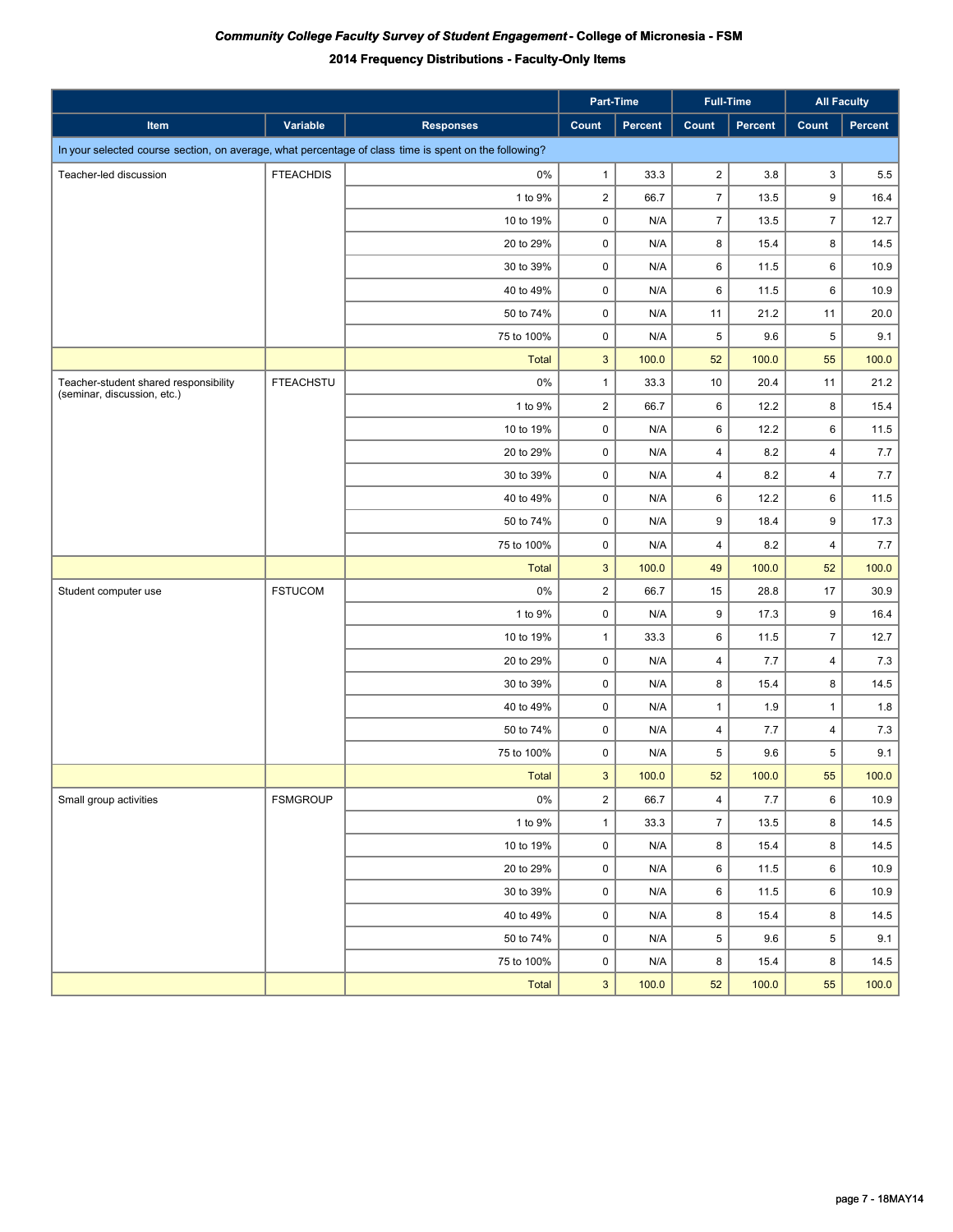|                                                                |                  |                                                                                                       | Part-Time      |         | <b>Full-Time</b>        |         | <b>All Faculty</b> |         |
|----------------------------------------------------------------|------------------|-------------------------------------------------------------------------------------------------------|----------------|---------|-------------------------|---------|--------------------|---------|
| Item                                                           | Variable         | <b>Responses</b>                                                                                      | Count          | Percent | Count                   | Percent | Count              | Percent |
|                                                                |                  | In your selected course section, on average, what percentage of class time is spent on the following? |                |         |                         |         |                    |         |
| Student presentations                                          | <b>FSTUPRES</b>  | $0\%$                                                                                                 | $\overline{2}$ | 66.7    | $\overline{7}$          | 13.5    | 9                  | 16.4    |
|                                                                |                  | 1 to 9%                                                                                               | $\mathbf{1}$   | 33.3    | 10                      | 19.2    | 11                 | 20.0    |
|                                                                |                  | 10 to 19%                                                                                             | $\pmb{0}$      | N/A     | 8                       | 15.4    | 8                  | 14.5    |
|                                                                |                  | 20 to 29%                                                                                             | $\pmb{0}$      | N/A     | 8                       | 15.4    | 8                  | 14.5    |
|                                                                |                  | 30 to 39%                                                                                             | $\pmb{0}$      | N/A     | $\overline{\mathbf{c}}$ | 3.8     | $\overline{c}$     | 3.6     |
|                                                                |                  | 40 to 49%                                                                                             | $\pmb{0}$      | N/A     | 6                       | 11.5    | 6                  | 10.9    |
|                                                                |                  | 50 to 74%                                                                                             | $\pmb{0}$      | N/A     | 8                       | 15.4    | 8                  | 14.5    |
|                                                                |                  | 75 to 100%                                                                                            | $\pmb{0}$      | N/A     | 3                       | 5.8     | 3                  | 5.5     |
|                                                                |                  | <b>Total</b>                                                                                          | $\mathbf{3}$   | 100.0   | 52                      | 100.0   | 55                 | 100.0   |
| In-class writing                                               | <b>FCLASWRIT</b> | $0\%$                                                                                                 | 3              | 100.0   | 5                       | 10.0    | 8                  | 15.1    |
|                                                                |                  | 1 to 9%                                                                                               | $\pmb{0}$      | N/A     | 10                      | 20.0    | 10                 | 18.9    |
|                                                                |                  | 10 to 19%                                                                                             | $\pmb{0}$      | N/A     | 5                       | 10.0    | $\,$ 5 $\,$        | 9.4     |
|                                                                |                  | 20 to 29%                                                                                             | $\pmb{0}$      | N/A     | 10                      | 20.0    | $10$               | 18.9    |
|                                                                |                  | 30 to 39%                                                                                             | $\pmb{0}$      | N/A     | $\overline{7}$          | 14.0    | $\overline{7}$     | 13.2    |
|                                                                |                  | 40 to 49%                                                                                             | $\pmb{0}$      | N/A     | $\,$ 5 $\,$             | 10.0    | $\,$ 5 $\,$        | 9.4     |
|                                                                |                  | 50 to 74%                                                                                             | $\pmb{0}$      | N/A     | 6                       | 12.0    | 6                  | 11.3    |
|                                                                |                  | 75 to 100%                                                                                            | $\pmb{0}$      | N/A     | $\overline{\mathbf{c}}$ | 4.0     | $\overline{2}$     | 3.8     |
|                                                                |                  | <b>Total</b>                                                                                          | $\mathbf{3}$   | 100.0   | 50                      | 100.0   | 53                 | 100.0   |
| Testing and evaluation                                         | <b>FTESTEVAL</b> | 0%                                                                                                    | $\mathbf{1}$   | 33.3    | $\mathbf{1}$            | 1.9     | $\overline{2}$     | 3.6     |
|                                                                |                  | 1 to 9%                                                                                               | $\mathbf{1}$   | 33.3    | 9                       | 17.3    | 10                 | 18.2    |
|                                                                |                  | 10 to 19%                                                                                             | $\mathbf{1}$   | 33.3    | 9                       | 17.3    | 10                 | 18.2    |
|                                                                |                  | 20 to 29%                                                                                             | $\pmb{0}$      | N/A     | 5                       | 9.6     | $\,$ 5 $\,$        | 9.1     |
|                                                                |                  | 30 to 39%                                                                                             | $\pmb{0}$      | N/A     | $\overline{7}$          | 13.5    | $\overline{7}$     | 12.7    |
|                                                                |                  | 40 to 49%                                                                                             | $\pmb{0}$      | N/A     | $\overline{7}$          | 13.5    | $\overline{7}$     | 12.7    |
|                                                                |                  | 50 to 74%                                                                                             | $\pmb{0}$      | N/A     | 9                       | 17.3    | 9                  | 16.4    |
|                                                                |                  | 75 to 100%                                                                                            | 0              | N/A     | 5                       | 9.6     | $\,$ 5 $\,$        | 9.1     |
|                                                                |                  | <b>Total</b>                                                                                          | $\mathbf{3}$   | 100.0   | 52                      | 100.0   | 55                 | 100.0   |
| Performances in applied and fine arts<br>(dance, drama, music) | FPERART          | $0\%$                                                                                                 | $\overline{2}$ | 100.0   | 39                      | 75.0    | 41                 | 75.9    |
|                                                                |                  | 1 to 9%                                                                                               | 0              | N/A     | $\overline{2}$          | 3.8     | $\overline{2}$     | 3.7     |
|                                                                |                  | 10 to 19%                                                                                             | 0              | N/A     | 3                       | 5.8     | 3                  | 5.6     |
|                                                                |                  | 20 to 29%                                                                                             | 0              | N/A     | $\overline{2}$          | 3.8     | $\overline{2}$     | 3.7     |
|                                                                |                  | 30 to 39%                                                                                             | $\pmb{0}$      | N/A     | 3                       | 5.8     | 3                  | 5.6     |
|                                                                |                  | 40 to 49%                                                                                             | 0              | N/A     | $\mathbf 0$             | N/A     | $\mathbf 0$        | N/A     |
|                                                                |                  | 50 to 74%                                                                                             | 0              | N/A     | $\mathbf{1}$            | 1.9     | $\mathbf{1}$       | 1.9     |
|                                                                |                  | 75 to 100%                                                                                            | 0              | N/A     | $\overline{2}$          | 3.8     | $\overline{2}$     | 3.7     |
|                                                                |                  | Total                                                                                                 | $\overline{2}$ | 100.0   | 52                      | 100.0   | 54                 | 100.0   |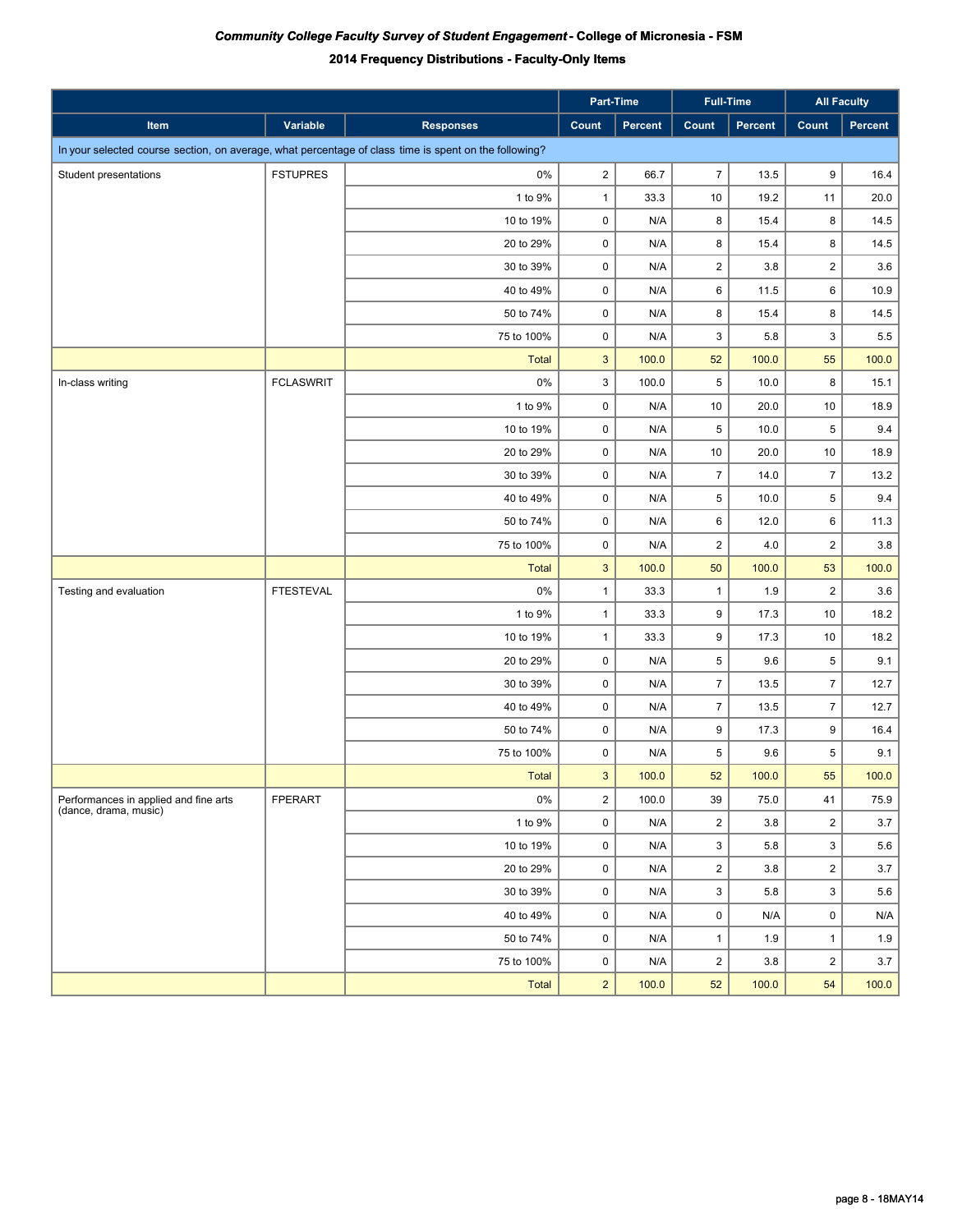|                                                                                                       |                  |                                                                                                                                 | Part-Time        |         |                         | <b>Full-Time</b> |                | <b>All Faculty</b> |  |  |
|-------------------------------------------------------------------------------------------------------|------------------|---------------------------------------------------------------------------------------------------------------------------------|------------------|---------|-------------------------|------------------|----------------|--------------------|--|--|
| Item                                                                                                  | Variable         | <b>Responses</b>                                                                                                                | Count            | Percent | Count                   | <b>Percent</b>   | Count          | <b>Percent</b>     |  |  |
| In your selected course section, on average, what percentage of class time is spent on the following? |                  |                                                                                                                                 |                  |         |                         |                  |                |                    |  |  |
| Experiential (labs, field work, art exhibits,                                                         | <b>FEXPERI</b>   | 0%                                                                                                                              | $\overline{2}$   | 66.7    | 28                      | 53.8             | 30             | 54.5               |  |  |
| clinical placements, internships)                                                                     |                  | 1 to 9%                                                                                                                         | 0                | N/A     | 3                       | 5.8              | 3              | 5.5                |  |  |
|                                                                                                       |                  | 10 to 19%                                                                                                                       | $\mathbf{1}$     | 33.3    | $\overline{\mathbf{c}}$ | 3.8              | 3              | 5.5                |  |  |
|                                                                                                       |                  | 20 to 29%                                                                                                                       | 0                | N/A     | 3                       | 5.8              | 3              | 5.5                |  |  |
|                                                                                                       |                  | 30 to 39%                                                                                                                       | 0                | N/A     | 3                       | 5.8              | 3              | 5.5                |  |  |
|                                                                                                       |                  | 40 to 49%                                                                                                                       | $\pmb{0}$        | N/A     | 3                       | 5.8              | 3              | 5.5                |  |  |
|                                                                                                       |                  | 50 to 74%                                                                                                                       | $\pmb{0}$        | N/A     | 3                       | 5.8              | 3              | 5.5                |  |  |
|                                                                                                       |                  | 75 to 100%                                                                                                                      | $\pmb{0}$        | N/A     | $\overline{7}$          | 13.5             | $\overline{7}$ | 12.7               |  |  |
|                                                                                                       |                  | <b>Total</b>                                                                                                                    | $\mathbf{3}$     | 100.0   | 52                      | 100.0            | 55             | 100.0              |  |  |
| Hands-on practice                                                                                     | <b>FHANDS</b>    | 0%                                                                                                                              | $\mathbf{1}$     | 33.3    | 10                      | 19.2             | 11             | 20.0               |  |  |
|                                                                                                       |                  | 1 to 9%                                                                                                                         | $\pmb{0}$        | N/A     | 6                       | 11.5             | 6              | 10.9               |  |  |
|                                                                                                       |                  | 10 to 19%                                                                                                                       | 0                | N/A     | 4                       | 7.7              | $\overline{4}$ | 7.3                |  |  |
|                                                                                                       |                  | 20 to 29%                                                                                                                       | 0                | N/A     | 3                       | 5.8              | 3              | 5.5                |  |  |
|                                                                                                       |                  | 30 to 39%                                                                                                                       | 0                | N/A     | 4                       | 7.7              | $\overline{4}$ | 7.3                |  |  |
|                                                                                                       |                  | 40 to 49%                                                                                                                       | 0                | N/A     | 3                       | 5.8              | 3              | 5.5                |  |  |
|                                                                                                       |                  | 50 to 74%                                                                                                                       | $\overline{2}$   | 66.7    | 10                      | 19.2             | 12             | 21.8               |  |  |
|                                                                                                       |                  | 75 to 100%                                                                                                                      | 0                | N/A     | 12                      | 23.1             | 12             | 21.8               |  |  |
|                                                                                                       |                  | <b>Total</b>                                                                                                                    | 3                | 100.0   | 52                      | 100.0            | 55             | 100.0              |  |  |
|                                                                                                       |                  |                                                                                                                                 |                  |         |                         |                  |                |                    |  |  |
| What is the total number of credit hours<br>you are scheduled to teach during the                     | <b>FSECTIONS</b> | 1 to 3 hours                                                                                                                    | $\boldsymbol{2}$ | 66.7    | 1                       | 1.9              | 3              | 5.5                |  |  |
| current academic year (including summer<br>sessions) at this college?                                 |                  | 4 to 6 hours                                                                                                                    | $\mathbf{1}$     | 33.3    | 3                       | 5.8              | $\overline{4}$ | 7.3                |  |  |
|                                                                                                       |                  | 7 to 9 hours                                                                                                                    | $\pmb{0}$        | N/A     | 3                       | 5.8              | 3              | 5.5                |  |  |
|                                                                                                       |                  | 10 to 12 hours                                                                                                                  | $\pmb{0}$        | N/A     | 5                       | 9.6              | 5              | 9.1                |  |  |
|                                                                                                       |                  | 13 to 15 hours                                                                                                                  | 0                | N/A     | 9                       | 17.3             | 9              | 16.4               |  |  |
|                                                                                                       |                  | 16 to 18 hours                                                                                                                  | 0                | N/A     | 6                       | 11.5             | 6              | 10.9               |  |  |
|                                                                                                       |                  | 19 to 21 hours                                                                                                                  | 0                | N/A     | 3                       | 5.8              | 3              | 5.5                |  |  |
|                                                                                                       |                  | 22 to 24 hours                                                                                                                  | $\mathbf 0$      | N/A     | 4                       | 7.7              | $\overline{4}$ | 7.3                |  |  |
|                                                                                                       |                  | 25 to 27 hours                                                                                                                  | 0                | N/A     | 5                       | 9.6              | 5              | 9.1                |  |  |
|                                                                                                       |                  | 28 to 30 hours                                                                                                                  | $\pmb{0}$        | N/A     | 5                       | 9.6              | 5              | 9.1                |  |  |
|                                                                                                       |                  | More than 30 hours                                                                                                              | $\pmb{0}$        | N/A     | 8                       | 15.4             | 8              | 14.5               |  |  |
|                                                                                                       |                  | <b>Total</b>                                                                                                                    | 3                | 100.0   | 52                      | 100.0            | 55             | 100.0              |  |  |
|                                                                                                       |                  | During the current academic year, which of the following are part of your teaching role at this college? (Mark all that apply.) |                  |         |                         |                  |                |                    |  |  |
| Team teaching                                                                                         | <b>FTEAMTEC</b>  | No response                                                                                                                     | 3                | 100.0   | 49                      | 81.7             | 52             | 82.5               |  |  |
|                                                                                                       |                  | Response                                                                                                                        | 0                | N/A     | 11                      | 18.3             | 11             | 17.5               |  |  |
|                                                                                                       |                  | <b>Total</b>                                                                                                                    | $\mathbf{3}$     | 100.0   | 60                      | 100.0            | 63             | 100.0              |  |  |
| Linked courses                                                                                        | <b>FLINKED</b>   | No response                                                                                                                     | 3                | 100.0   | 47                      | 78.3             | 50             | 79.4               |  |  |
|                                                                                                       |                  | Response                                                                                                                        | $\pmb{0}$        | N/A     | 13                      | 21.7             | 13             | 20.6               |  |  |
|                                                                                                       |                  | <b>Total</b>                                                                                                                    | $\mathbf{3}$     | 100.0   | 60                      | 100.0            | 63             | 100.0              |  |  |
| Learning community                                                                                    | <b>FLEARNCMM</b> | No response                                                                                                                     | 3                | 100.0   | 50                      | 83.3             | 53             | 84.1               |  |  |
|                                                                                                       |                  | Response                                                                                                                        | 0                | N/A     | 10                      | 16.7             | 10             | 15.9               |  |  |
|                                                                                                       |                  | <b>Total</b>                                                                                                                    | $\mathbf{3}$     | 100.0   | 60                      | 100.0            | 63             | 100.0              |  |  |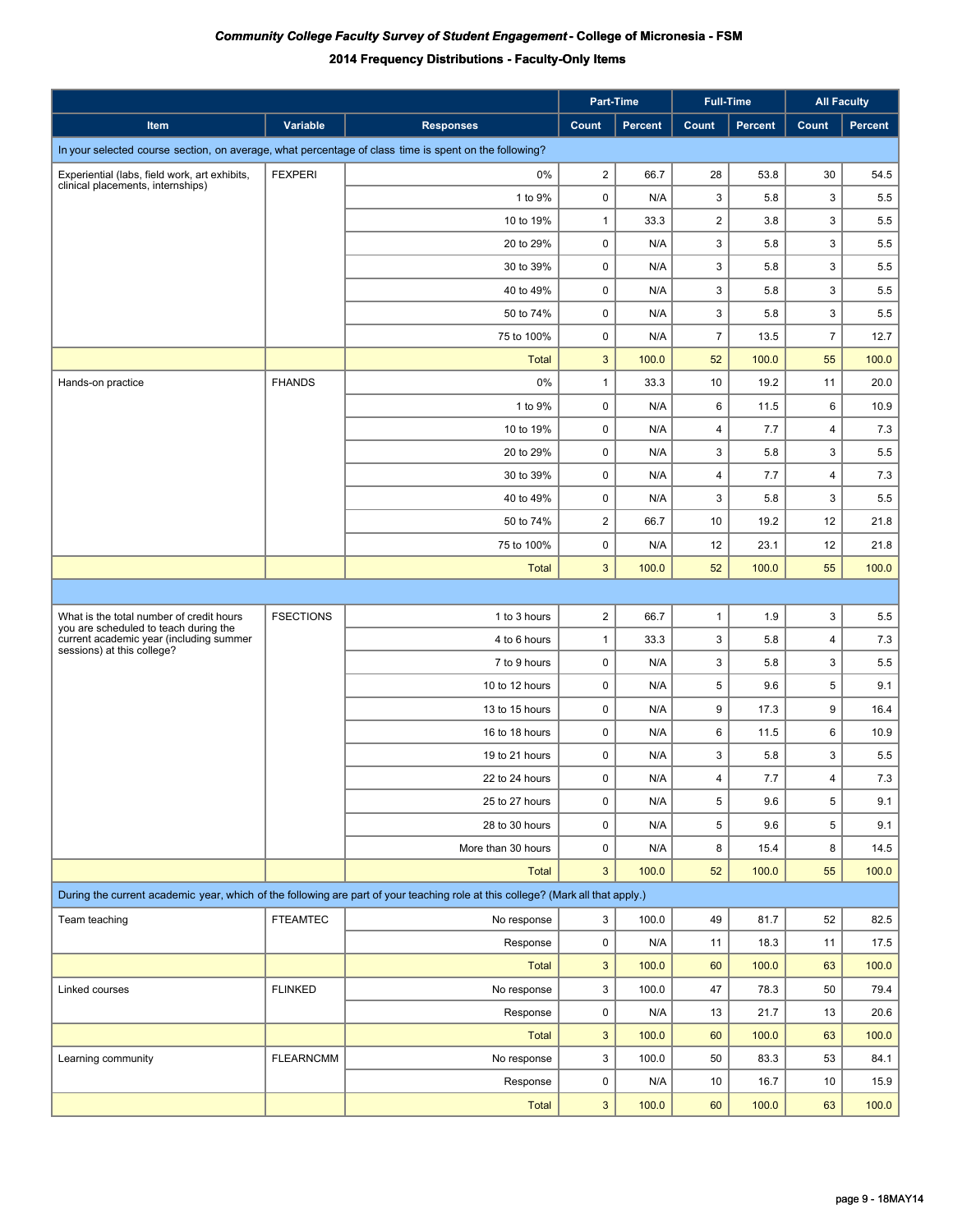|                                                                                     |                  |                                                                                                                                 |                | Part-Time      | <b>Full-Time</b>        |                |                         | <b>All Faculty</b> |  |  |
|-------------------------------------------------------------------------------------|------------------|---------------------------------------------------------------------------------------------------------------------------------|----------------|----------------|-------------------------|----------------|-------------------------|--------------------|--|--|
| Item                                                                                | Variable         | <b>Responses</b>                                                                                                                | Count          | <b>Percent</b> | Count                   | <b>Percent</b> | Count                   | Percent            |  |  |
|                                                                                     |                  | During the current academic year, which of the following are part of your teaching role at this college? (Mark all that apply.) |                |                |                         |                |                         |                    |  |  |
| Capstone course (culminating a program                                              | <b>FCAPSTONE</b> | No response                                                                                                                     | 3              | 100.0          | 44                      | 73.3           | 47                      | 74.6               |  |  |
| or integrating a series of courses)                                                 |                  | Response                                                                                                                        | 0              | N/A            | 16                      | 26.7           | 16                      | 25.4               |  |  |
|                                                                                     |                  | <b>Total</b>                                                                                                                    | 3              | 100.0          | 60                      | 100.0          | 63                      | 100.0              |  |  |
| Academic advising                                                                   | <b>FACAADV</b>   | No response                                                                                                                     | $\mathbf{1}$   | 33.3           | 18                      | 30.0           | 19                      | 30.2               |  |  |
|                                                                                     |                  | Response                                                                                                                        | $\overline{c}$ | 66.7           | 42                      | 70.0           | 44                      | 69.8               |  |  |
|                                                                                     |                  | <b>Total</b>                                                                                                                    | 3              | 100.0          | 60                      | 100.0          | 63                      | 100.0              |  |  |
| Clinical or other field supervision of<br>student work                              | <b>FCLINIC</b>   | No response                                                                                                                     | 3              | 100.0          | 48                      | 80.0           | 51                      | 81.0               |  |  |
|                                                                                     |                  | Response                                                                                                                        | 0              | N/A            | 12                      | 20.0           | 12                      | 19.0               |  |  |
|                                                                                     |                  | <b>Total</b>                                                                                                                    | 3              | 100.0          | 60                      | 100.0          | 63                      | 100.0              |  |  |
| Distance learning course                                                            | <b>FDISTANC</b>  | No response                                                                                                                     | $\overline{c}$ | 66.7           | 60                      | 100.0          | 62                      | 98.4               |  |  |
|                                                                                     |                  | Response                                                                                                                        | $\mathbf{1}$   | 33.3           | 0                       | N/A            | $\mathbf{1}$            | 1.6                |  |  |
|                                                                                     |                  | <b>Total</b>                                                                                                                    | 3              | 100.0          | 60                      | 100.0          | 63                      | 100.0              |  |  |
| Service learning (community service)<br>incorporated into course(s)                 | <b>FSERVIC</b>   | No response                                                                                                                     | 3              | 100.0          | 51                      | 85.0           | 54                      | 85.7               |  |  |
|                                                                                     |                  | Response                                                                                                                        | 0              | N/A            | 9                       | 15.0           | 9                       | 14.3               |  |  |
|                                                                                     |                  | <b>Total</b>                                                                                                                    | 3              | 100.0          | 60                      | 100.0          | 63                      | 100.0              |  |  |
| Independent study                                                                   | <b>FINDSTUDY</b> | No response                                                                                                                     | 3              | 100.0          | 55                      | 91.7           | 58                      | 92.1               |  |  |
|                                                                                     |                  | Response                                                                                                                        | 0              | N/A            | 5                       | 8.3            | 5                       | 7.9                |  |  |
|                                                                                     |                  | <b>Total</b>                                                                                                                    | 3              | 100.0          | 60                      | 100.0          | 63                      | 100.0              |  |  |
|                                                                                     |                  |                                                                                                                                 |                |                |                         |                |                         |                    |  |  |
| Which of the following best describes your                                          | <b>FACADRANK</b> | Other                                                                                                                           | 0              | N/A            | $\overline{\mathbf{c}}$ | 3.9            | $\overline{\mathbf{c}}$ | 3.7                |  |  |
| academic rank, title, or current position?                                          |                  | Lecturer                                                                                                                        | 0              | N/A            | $\mathbf{1}$            | 2.0            | $\mathbf{1}$            | 1.9                |  |  |
|                                                                                     |                  | Instructor                                                                                                                      | $\overline{c}$ | 66.7           | 17                      | 33.3           | 19                      | 35.2               |  |  |
|                                                                                     |                  | <b>Assistant Professor</b>                                                                                                      | 0              | N/A            | 8                       | 15.7           | 8                       | 14.8               |  |  |
|                                                                                     |                  | Associate Professor                                                                                                             | 0              | N/A            | 14                      | 27.5           | 14                      | 25.9               |  |  |
|                                                                                     |                  | Professor                                                                                                                       | $\mathbf{1}$   | 33.3           | 9                       | 17.6           | 10                      | 18.5               |  |  |
|                                                                                     |                  | <b>Total</b>                                                                                                                    | 3              | 100.0          | 51                      | 100.0          | 54                      | 100.0              |  |  |
|                                                                                     |                  |                                                                                                                                 |                |                |                         |                |                         |                    |  |  |
| What is your current tenure status?                                                 | <b>FTENURE</b>   | No tenure system at this institution                                                                                            | $\overline{2}$ | 66.7           | 25                      | 51.0           | 27                      | 51.9               |  |  |
|                                                                                     |                  | Not on tenure track, although this<br>institution has a tenure system                                                           | $\mathbf{1}$   | 33.3           | 3                       | 6.1            | 4                       | 7.7                |  |  |
|                                                                                     |                  | On tenure track, but not tenured                                                                                                | 0              | N/A            | 6                       | 12.2           | 6                       | 11.5               |  |  |
|                                                                                     |                  | Tenured                                                                                                                         | 0              | N/A            | 15                      | 30.6           | 15                      | 28.8               |  |  |
|                                                                                     |                  | <b>Total</b>                                                                                                                    | 3              | 100.0          | 49                      | 100.0          | 52                      | 100.0              |  |  |
|                                                                                     |                  |                                                                                                                                 |                |                |                         |                |                         |                    |  |  |
| How many years of teaching experience                                               | <b>FYEARS</b>    | 40 years or more                                                                                                                | $\pmb{0}$      | N/A            | 0                       | N/A            | $\pmb{0}$               | N/A                |  |  |
| do you have in any college/university, not<br>including graduate teaching assistant |                  | 30 to 39 years                                                                                                                  | 0              | N/A            | $\overline{\mathbf{c}}$ | 3.9            | $\overline{c}$          | 3.7                |  |  |
| positions?                                                                          |                  | 20 to 29 years                                                                                                                  | $\overline{2}$ | 66.7           | 9                       | 17.6           | 11                      | 20.4               |  |  |
|                                                                                     |                  | 10 to 19 years                                                                                                                  | $\mathbf{1}$   | 33.3           | 13                      | 25.5           | 14                      | 25.9               |  |  |
|                                                                                     |                  | 5 to 9 years                                                                                                                    | 0              | N/A            | 15                      | 29.4           | 15                      | 27.8               |  |  |
|                                                                                     |                  | 1 to 4 years                                                                                                                    | 0              | N/A            | 9                       | 17.6           | 9                       | 16.7               |  |  |
|                                                                                     |                  | First-year teacher                                                                                                              | 0              | N/A            | 3                       | 5.9            | 3                       | 5.6                |  |  |
|                                                                                     |                  | <b>Total</b>                                                                                                                    | 3              | 100.0          | 51                      | 100.0          | 54                      | 100.0              |  |  |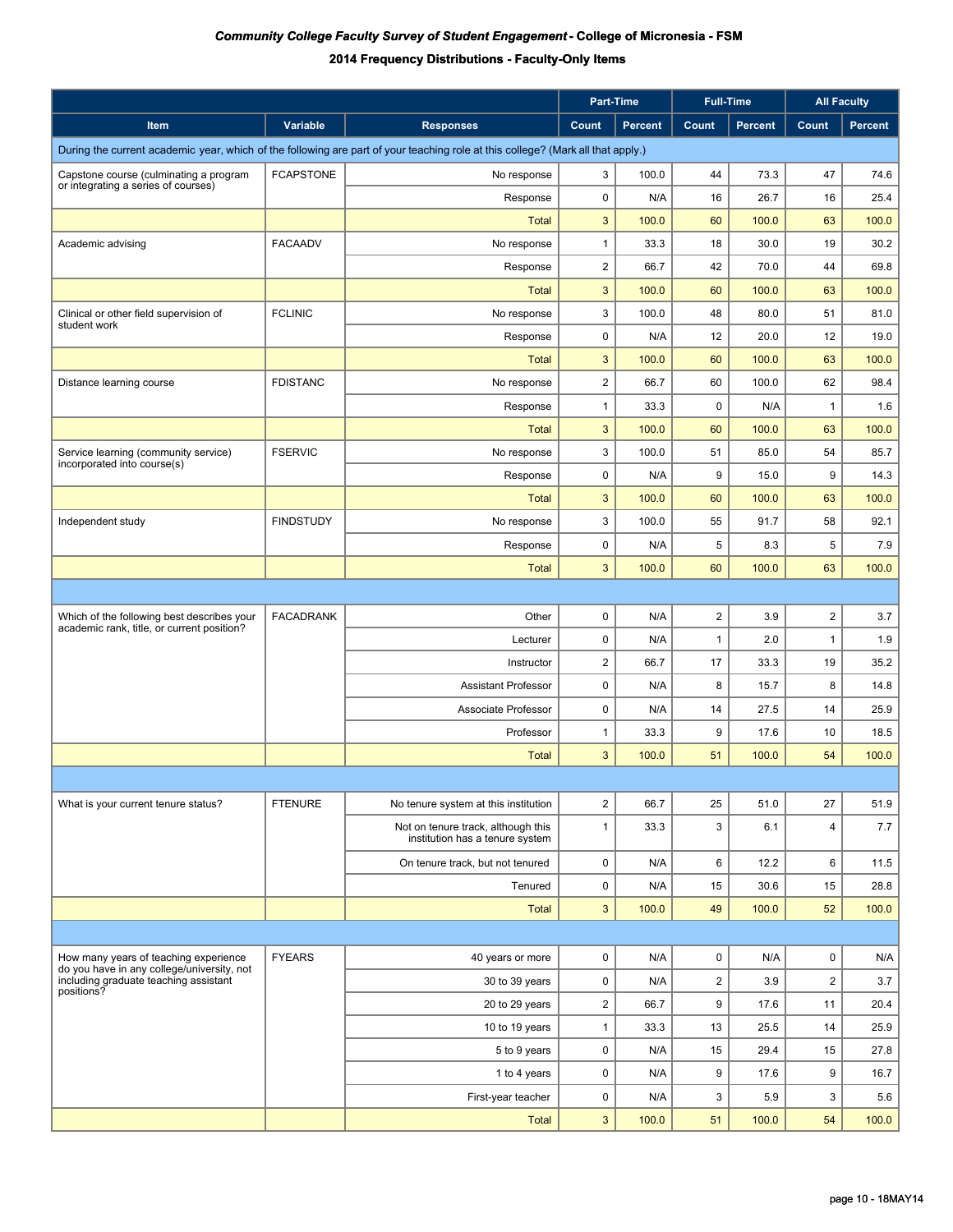|                                                 |                  |                                                                 |                         | Part-Time      | <b>Full-Time</b>        |                | <b>All Faculty</b> |         |
|-------------------------------------------------|------------------|-----------------------------------------------------------------|-------------------------|----------------|-------------------------|----------------|--------------------|---------|
| Item                                            | Variable         | <b>Responses</b>                                                | Count                   | <b>Percent</b> | Count                   | <b>Percent</b> | Count              | Percent |
|                                                 |                  |                                                                 |                         |                |                         |                |                    |         |
| What is the highest degree you have             | <b>FDEGREE</b>   | Other                                                           | 0                       | N/A            | $\mathbf{1}$            | 2.0            | $\mathbf{1}$       | 1.9     |
| earned?                                         |                  | Associate degree                                                | $\pmb{0}$               | N/A            | $\mathbf{1}$            | 2.0            | $\mathbf{1}$       | 1.9     |
|                                                 |                  | Bachelor's degree                                               | $\pmb{0}$               | N/A            | 5                       | 9.8            | 5                  | 9.3     |
|                                                 |                  | Master's degree                                                 | $\overline{\mathbf{c}}$ | 66.7           | 35                      | 68.6           | 37                 | 68.5    |
|                                                 |                  | Doctoral degree (e.g., Ph.D., Ed.D.)                            | $\pmb{0}$               | N/A            | 8                       | 15.7           | 8                  | 14.8    |
|                                                 |                  | First professional degree (e.g., M.D.,<br>D.D.S., J.D., D.V.M.) | $\mathbf{1}$            | 33.3           | $\mathbf{1}$            | 2.0            | $\overline{2}$     | 3.7     |
|                                                 |                  | <b>Total</b>                                                    | 3                       | 100.0          | 51                      | 100.0          | 54                 | 100.0   |
|                                                 |                  |                                                                 |                         |                |                         |                |                    |         |
| What is your age group?                         | <b>FACAGE</b>    | 22 to 24                                                        | $\pmb{0}$               | N/A            | $\pmb{0}$               | N/A            | $\mathsf 0$        | N/A     |
|                                                 |                  | 25 to 29                                                        | $\pmb{0}$               | N/A            | $\overline{\mathbf{4}}$ | 8.2            | $\overline{4}$     | 7.7     |
|                                                 |                  | 30 to 39                                                        | $\pmb{0}$               | N/A            | 11                      | 22.4           | 11                 | 21.2    |
|                                                 |                  | 40 to 49                                                        | $\pmb{0}$               | N/A            | 22                      | 44.9           | 22                 | 42.3    |
|                                                 |                  | 50 to 64                                                        | 3                       | 100.0          | 10                      | 20.4           | 13                 | 25.0    |
|                                                 |                  | 65 or more                                                      | 0                       | N/A            | $\overline{2}$          | 4.1            | $\overline{2}$     | 3.8     |
|                                                 |                  | <b>Total</b>                                                    | 3                       | 100.0          | 49                      | 100.0          | 52                 | 100.0   |
|                                                 |                  |                                                                 |                         |                |                         |                |                    |         |
| What is your gender?                            | <b>FSEX</b>      | Male                                                            | $\overline{\mathbf{c}}$ | 66.7           | 30                      | 58.8           | 32                 | 59.3    |
|                                                 |                  | Female                                                          | 1                       | 33.3           | 21                      | 41.2           | 22                 | 40.7    |
|                                                 |                  | <b>Total</b>                                                    | 3                       | 100.0          | 51                      | 100.0          | 54                 | 100.0   |
|                                                 |                  |                                                                 |                         |                |                         |                |                    |         |
| What is your citizenship status?                | <b>FINTERNAT</b> | United States citizen, native                                   | $\overline{2}$          | 66.7           | 8                       | 18.6           | 10                 | 21.7    |
|                                                 |                  | United States citizen, naturalized                              | 0                       | N/A            | $\overline{\mathbf{4}}$ | 9.3            | $\overline{4}$     | 8.7     |
|                                                 |                  | Permanent resident of the United States                         | 0                       | N/A            | $\mathbf{1}$            | 2.3            | $\mathbf{1}$       | 2.2     |
|                                                 |                  | Temporary resident of the United States                         | 1                       | 33.3           | 30                      | 69.8           | 31                 | 67.4    |
|                                                 |                  | <b>Total</b>                                                    | 3                       | 100.0          | 43                      | 100.0          | 46                 | 100.0   |
|                                                 |                  |                                                                 |                         |                |                         |                |                    |         |
| What is your racial or ethnic identification?   | <b>FRERACE</b>   | American Indian or other Native American                        | 0                       | N/A            | $\pmb{0}$               | N/A            | 0                  | N/A     |
|                                                 |                  | Asian, Asian American or Pacific Islander                       | $\mathbf{1}$            | 33.3           | 35                      | 68.6           | 36                 | 66.7    |
|                                                 |                  | Native Hawaiian                                                 | $\pmb{0}$               | N/A            | $\pmb{0}$               | N/A            | $\pmb{0}$          | N/A     |
|                                                 |                  | Black or African American, Non-Hispanic                         | 0                       | N/A            | 3                       | 5.9            | 3                  | 5.6     |
|                                                 |                  | White, Non-Hispanic                                             | 1                       | 33.3           | 8                       | 15.7           | 9                  | 16.7    |
|                                                 |                  | Hispanic, Latino, Spanish                                       | 0                       | N/A            | $\mathbf{1}$            | 2.0            | $\mathbf{1}$       | 1.9     |
|                                                 |                  | Other                                                           | $\mathbf{1}$            | 33.3           | 4                       | 7.8            | 5                  | 9.3     |
|                                                 |                  | <b>Total</b>                                                    | 3                       | 100.0          | 51                      | 100.0          | 54                 | 100.0   |
| Where are you employed outside of this college? |                  |                                                                 |                         |                |                         |                |                    |         |
| Self-employed                                   | <b>FSELFEM</b>   | No response                                                     | 3                       | 100.0          | 57                      | 95.0           | 60                 | 95.2    |
|                                                 |                  | Response                                                        | 0                       | N/A            | 3                       | 5.0            | 3                  | 4.8     |
|                                                 |                  | <b>Total</b>                                                    | $\mathbf{3}$            | 100.0          | 60                      | 100.0          | 63                 | 100.0   |
| Other college(s) in teaching position           | <b>FOTCOLTP</b>  | No response                                                     | 3                       | 100.0          | 57                      | 95.0           | 60                 | 95.2    |
|                                                 |                  | Response                                                        | 0                       | N/A            | 3                       | 5.0            | 3                  | 4.8     |
|                                                 |                  | <b>Total</b>                                                    | 3                       | 100.0          | 60                      | 100.0          | 63                 | 100.0   |